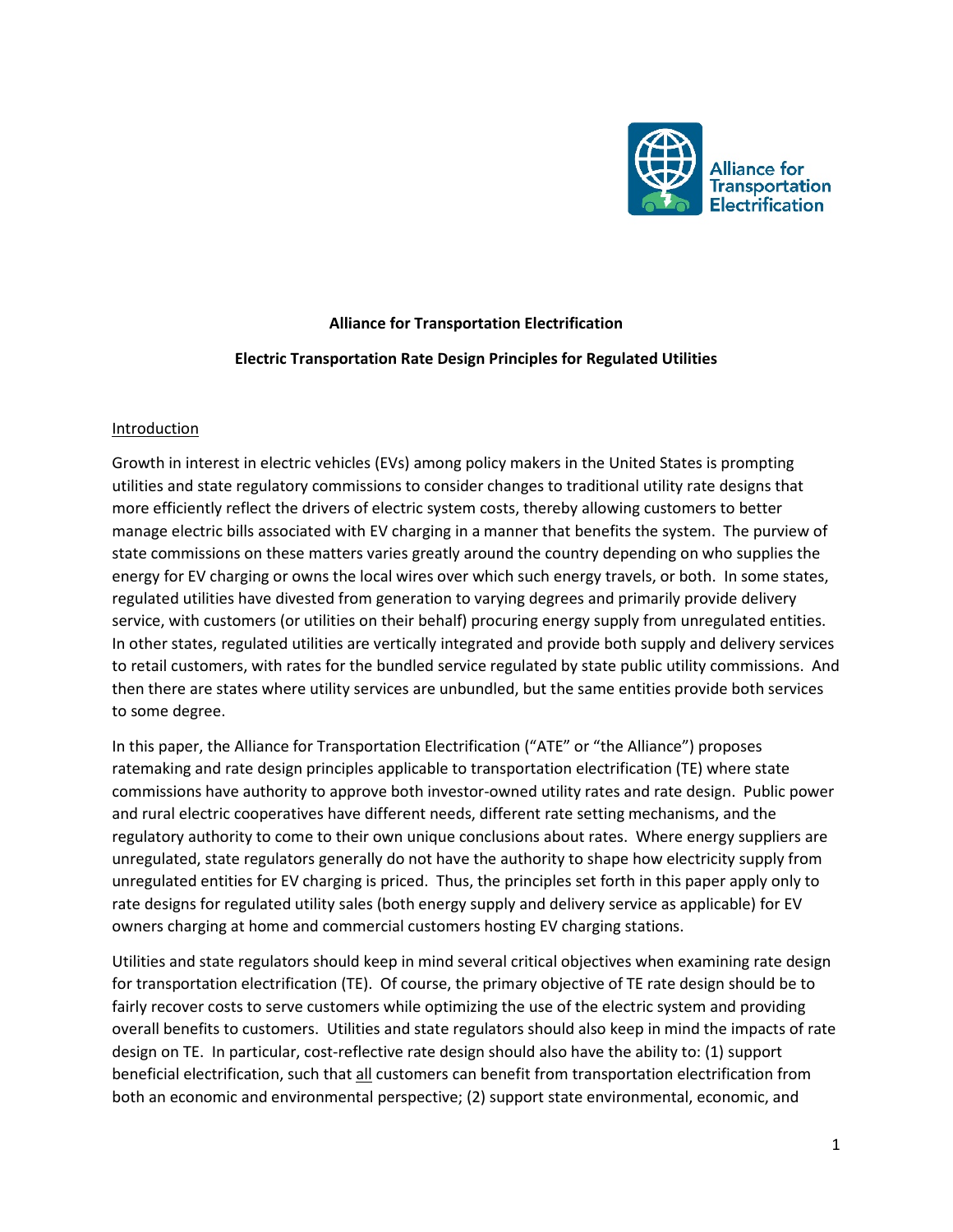electric and transportation system policy goals; (3) allow individuals, fleets, mass transit, school districts, and medium and heavy-duty truck operators to make economic decisions on electrification based on their needs; (4) support equitable cost recovery based on class cost of service and, (5) encourage optimal management and use of the electric grid and power supply system.

# *Technology and Managed Charging*

It is also important that rate design be developed with technological advancement in mind and consider technology's role in meeting TE objectives. The hardware and software associated with EV charging, and the vehicles themselves, are continually changing and adapting to needs of the market. As smart charging becomes more widespread, rate designs can become increasingly sophisticated to make the most of charging capabilities. Incorporating technology can also enable more benefits to be achieved from utility rate design.

Thus, although foundational, changes to rate design may not be the only answer to meeting TE objectives. Utilities can and have developed EV programs that provide the same support (or the removal of hurdles) for TE that are more consumer friendly, targeted and easier to implement for the utility, often relying on advancing technology. An example might be utility programs that offer rebates or credits to EV owners for charging their vehicles off-peak, without the EV owner having to be on a whole-house or EV-only time-of use-rate, both of which may be currently unattractive to the EV owner for cost reasons (see below). Utilities will be able to ensure compliance either through a number of existing or emerging technologies – including an interval (time of use meter) on the home (if there is one), smart chargers, or on-vehicle telemetry.

And managed charging can be used to help ensure that EV charging occurs during beneficial time periods even without changes to rate design. Both smart chargers and many on-vehicle software systems can be set (managed) to provide off-peak charging independent of rates for on- versus off-peak charging. These capabilities can obviate the need for customers to adopt time-differentiated rate plans but still provide the same benefits to the electric grid. Managed charging can also work as a complement to rate design, for example helping to smooth charger peaks. Because this paper is focused on rate design, we will address managed charging primarily as a complement to rate design changes.

The Alliance believes in the well-understood concept of market transformation for emerging technologies, and the evolution of a nascent technology like commercial EV charging infrastructure from early adoption to accelerated mass market adoption. Utilities should be encouraged by the state and regulatory commissions to play an active and vital role as a catalyst ("kick-starting") this market with a portfolio of approaches. Rate design is one key component of such a strategy.

Finally, in this nascent stage of EV market development, there is still a lot we can learn about the effects of various utility programs and rate designs to support EV market penetration and infrastructure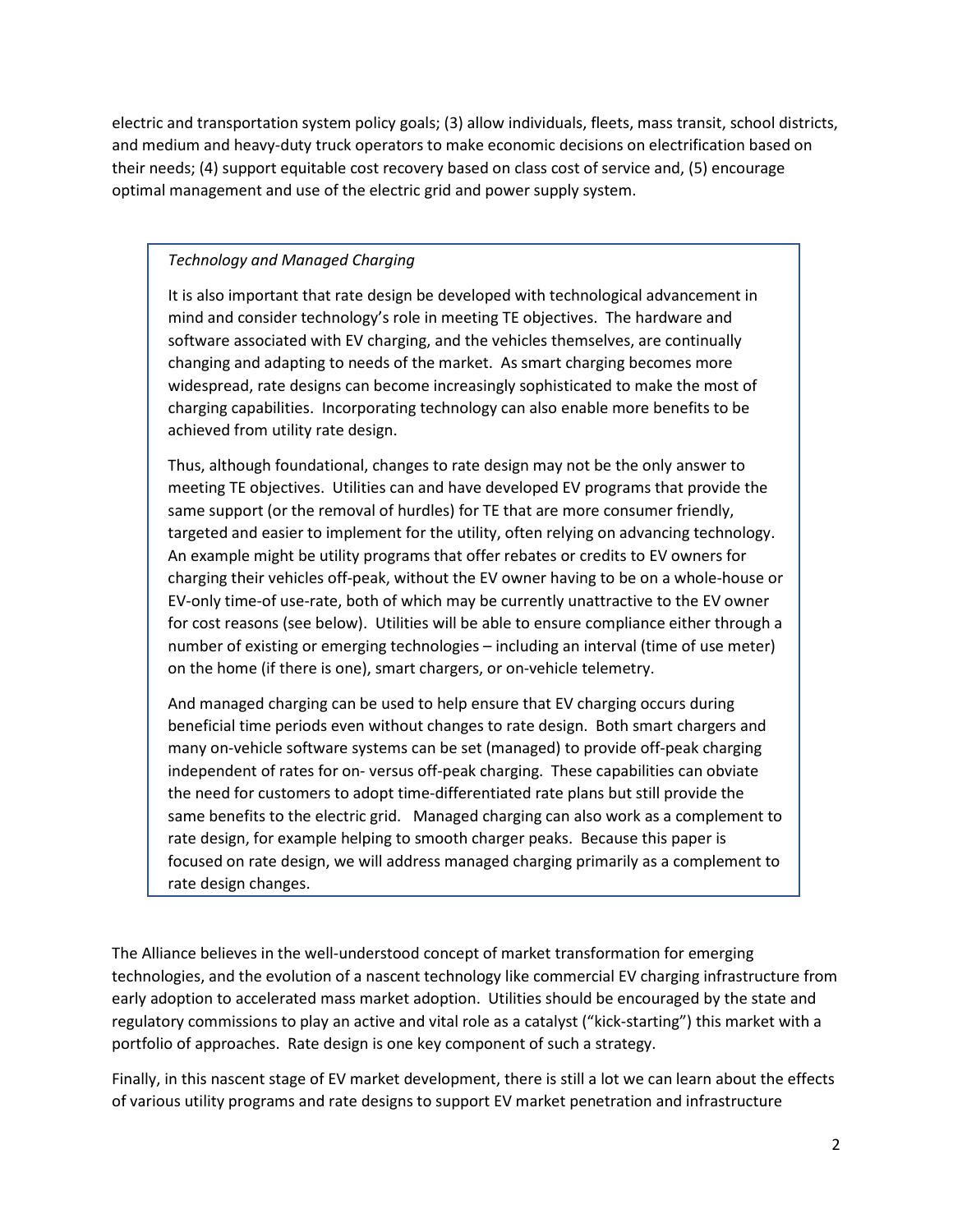development. Many utilities have, are, and will be conducting pilot programs to collect data and evaluate the impacts of alternative programs and rate designs. State commissions should encourage utilities to adopt a data driven approach that allows for flexibility in designing rates and programs that reflect the experience we are gaining through EV pilots and programs, and the individual situation of each utility in each state. In this regard, partnerships with EV charging stakeholders will be key to developing solid forecasted load shapes, assumptions around growth of EV adoption, geographic patterns of usage, and more, all needed to ensure cost-effective growth of the EV market.

#### General Principles

The Alliance supports rate design applicable to EV charging based on Bonbright's ratemaking principles,<sup>[1](#page-2-0)</sup> which are in turn based on cost of service (CoS) and are used by almost every public utility commission in the country. We believe these principles should be applied to both energy supply and delivery rates.

• Examining the Bonbright principles leads to the following important conclusions regarding rate design for advancing TE objectives. First, rates should be designed so that the utility can fairly recover the costs of serving EV charging customers, including costs of capital. Second, utilities should set rates not to encourage production, but to encourage customers to manage demand

<span id="page-2-0"></span> $1$  There is a large body of work around these ratemaking principles enunciated by James C. Bonbright in his first book "Principles of Public Utility Rates" (1961, Columbia University Press, and subsequent editions), which serve as foundational principles of cost-of-service based ratemaking that followed the previous practices of setting rates based on the "fair market value" of the assets owned by privately-owned utility companies. For the purposes of this paper, it is sufficient to cite at a high level the four primary functions of public utility ratemaking:

<sup>•</sup> The capital attraction function: meaning that rates should set by commissions at a level sufficient to attract private capital, both equity and debt, to the utility company so that it is able to produce and deliver energy to customers with sufficient reliability, and have an efficient, low-cost sources of capital which can be passed on through rates.

<sup>•</sup> The efficiency incentive function: this recognizes the fact that for a regulated utility, the normal forces of market competition don't apply, but through rate regulation, the regulatory commissions attempt to provide incentives to utilities to operate the assets and manage the operations in an efficient way that substitutes for full market competition.

<sup>•</sup> The demand-control function: sometimes called consumer rationing (or self-rationing), this function means that rates should be set at an efficient level to provide production and delivery incentives to the utility, but at the same time delivering a strong and firm price signal to customers on the costs of service (whether they be original, average, marginal or other costing methods). This is sometimes called the avoidance of "wasteful or excessive use" in that commissions, and utilities, should provide incentives for customers to use the commodities and services delivered in an efficient way that includes conservation.

<sup>•</sup> Income-distributive function: this function, although it can be the most subjective in cases, recognizes the real and important aspects of income distribution (cash transfers) between the utility as the producer and the customer or ratepayer as the consumer of services. These reflect the potential unequal distribution of costs and benefits among the various types and classes of customers served by the utility under the regulated utility model in which it is obligated to serve all customers. This function is recognized as a legitimate part of ratemaking that should be used in a wise and sparing fashion (and which is separate from the government-controlled function of collecting taxes generally and distributing benefits). The compensation standards and the ability-to-pay principles can be considered in this function, but this function should be considered in an integrated way with the other three functions cited.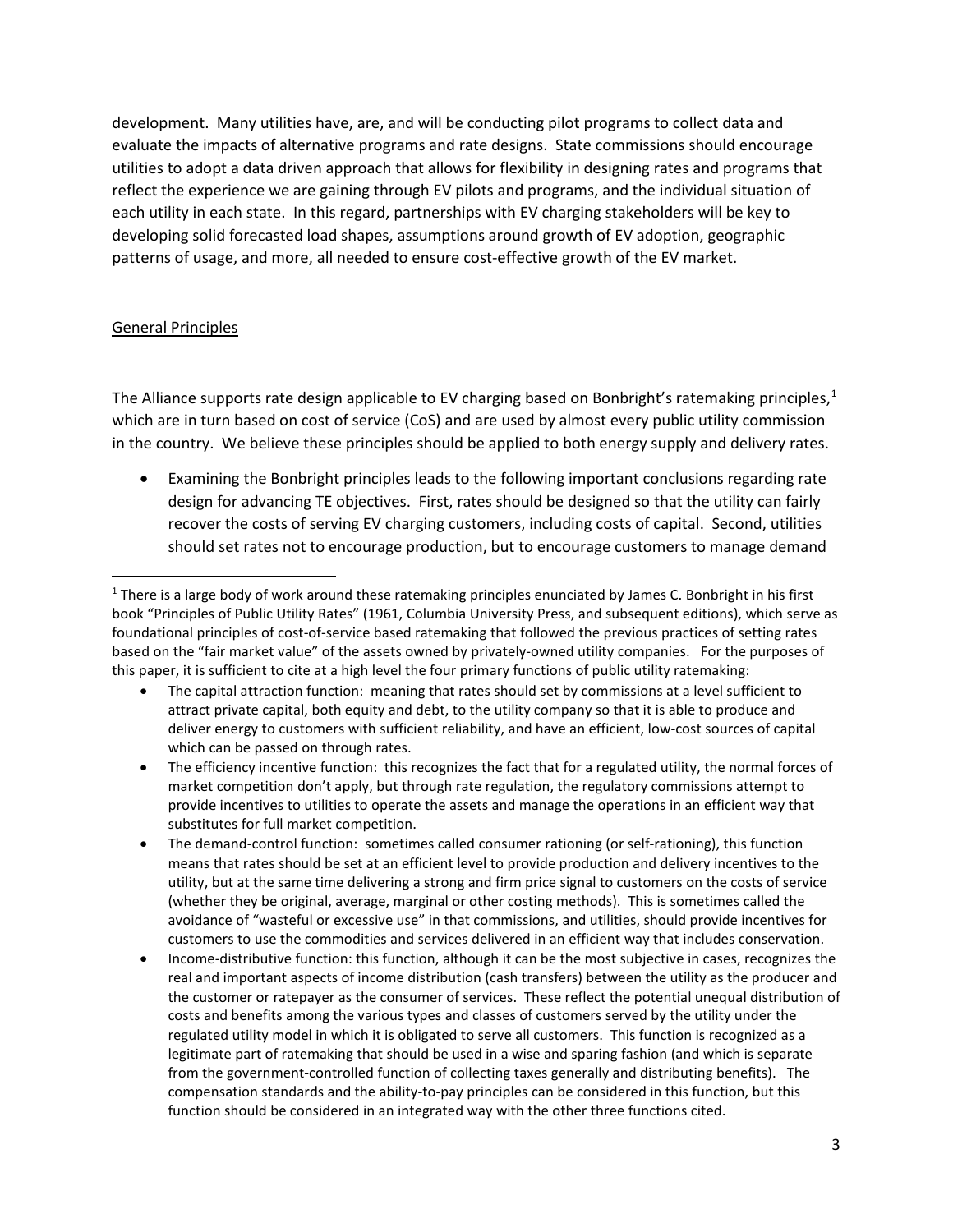for the commodity or service, thereby reducing bills and using the grid efficiently. Third, rates and utility incentive programs can reflect the social and public policy imperatives of the State often expressed by the Governor, state legislatures, or regulatory commissions.

• The Bonbright principles supporting CoS regulation generally require that customers contribute to the total revenue requirements of a utility in proportion to the costs they impose on the electric power system – both fixed and variable costs.

However, a rigid application of traditional CoS ratemaking principles may sometimes conflict with a state's public policy objectives in the short term. Thus, while CoS ratemaking may provide optimal efficiency and equity, there may be instances where transitional relief is needed to meet state policy goals during a transitional period of EV market development. State regulators must carefully examine if such transitional relief is warranted and whether it can be implemented without unduly harming other electric customers and whether the overall benefits exceed the costs. For example, states might consider temporary elimination (so-called "demand holidays") or discounts to some types of demand charges that are charged to EV charging station owners on general service tariffs, as discussed further below. State regulators also must, of course, evaluate the best ways to recover costs, whether through base rates, riders, DSM or energy efficiency programs, or adjustment clauses.

- Such transitional relief should recognize that it results in short-term subsidies, should be targeted for specific use cases, and should provide a plan for transitioning back to CoS-based rates.
- Where transitional relief to achieve public policy objectives is warranted, EV customers should pay, at a minimum, the short-run marginal costs (including energy or commodity costs) they impose by their usage and some contribution to fixed costs. However, over the long term, rates should be determined using a more proportional allocation for the total embedded costs included in a utility's rate base.

In the sections below, we discuss rate design for both residential and commercial classes to support the efficient adoption of EVs.

## Residential Rate Design

Since over 80 percent of light duty EV charging is currently done at the home, residential rates applicable to EV charging are particularly important.

In many states, regulatory commissions do not have authority over energy supply prices for competitive suppliers and thus their ability to require EV charging rates that encourage off-peak use is limited. The comments below apply to rates charged by electric utilities regulated by state utility commissions for energy supply (whether bundled or unbundled).

• The goal of residential rate design should be to fairly recover costs based on the customers' contribution to delivery and supply costs. Providing proper price signals reflecting system costs will reduce customer costs and help maximize the benefits of TE. Under such efficient rates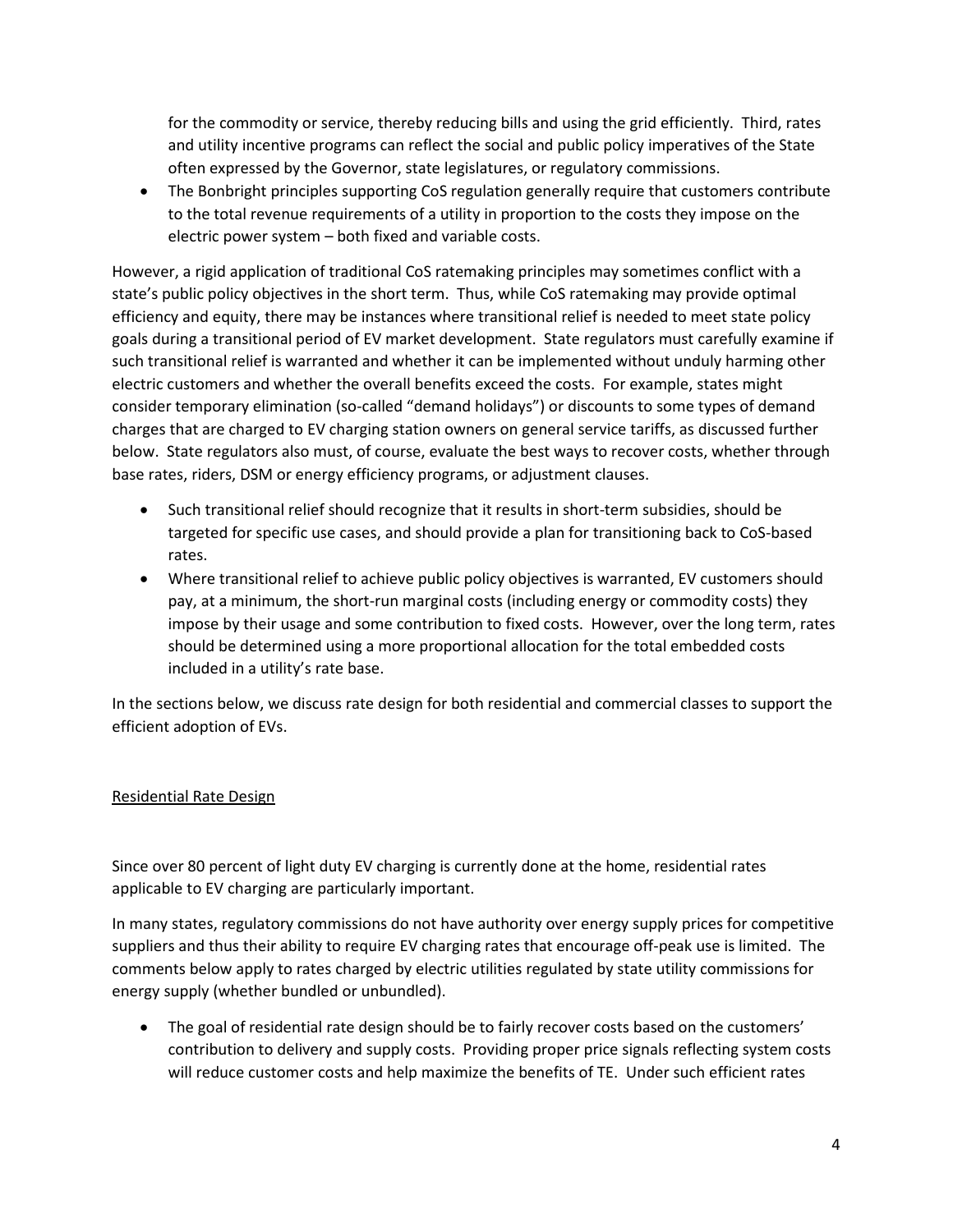customers will be encouraged to charge their vehicles off-peak when marginal costs of energy supply are low and there is excess capacity within the electric system.

- o When utilities see increased sales in off-peak periods which do not have a commensurate impact on costs to the system, that should put downward pressure on rates for all customers. Encouraging charging during off peak hours may also help reduce the need for upgrades to the electric system. Thus, the development of rates (and/or managed charging programs) to change consumer usage behavior to charge offpeak benefits EV drivers, utility customers, utilities and society at large.
- To encourage off-peak charging, the Alliance supports the development and use of time differentiated energy supply rates. Utility energy supply costs vary by time within a day and by month or season, so to properly reflect CoS, rates should be differentiated by time-period within the day and by season and/or month. TOU rates can be real-time (potentially based on organized market price signals), hourly, based on distinct time periods (usually two to four time periods over the day), or by offering discounts or rebates for use during off peak periods (overnight usually).
	- $\circ$  Whatever form of time differentiated rate is used, it should be reflective of utility supply costs and resource availability during the relevant time-period. In some cases, TOU rates can also facilitate the use of what would otherwise be surplus energy from low or zero-carbon non-dispatchable resources by encouraging EV charging usage to occur during periods outside of peak times, that is, during periods of otherwise comparatively lower loads.
	- $\circ$  Most EVs and all smart chargers have the means to automatically set times to charge based on user (and sometimes third party) input, making it easy to correlate charging with off-peak and super off-peak rates.
- There are questions that relate to whether time differentiated rates that apply to the whole household are sufficient or whether such rates should be developed that apply to EV charging only. While we do not take a position on EV-only vs. whole-house time-differentiated rates, there are some pros and cons.
	- o Whole House Rates
		- **Pros: Where automated meters have been deployed, whole-house time** differentiated rates have the advantage of being fairly easy to implement. Many utilities across the country already offer voluntary whole-house TOU rates and have already installed such interval meters capable of measuring hourly or time period consumption at a residence.
		- **Cons: If rates are whole house only, EV owners could be discouraged from** selecting time differentiated rates if their overall non-EV use occurs during peak periods, or if they are just nervous about the impacts on their overall bills.
	- o EV Only Rates
		- **Pros: Participation may be higher, as homeowners could be more flexible with** EV charging than with other household uses of electricity. The key here is technology, which is evolving quickly to allow measurement of EV use without separate meters. For example, where utilities have interval meters (AMI infrastructure), customers have smart chargers, or where in-vehicle telemetry is available to the utility, utilities can possibly use data gathered from those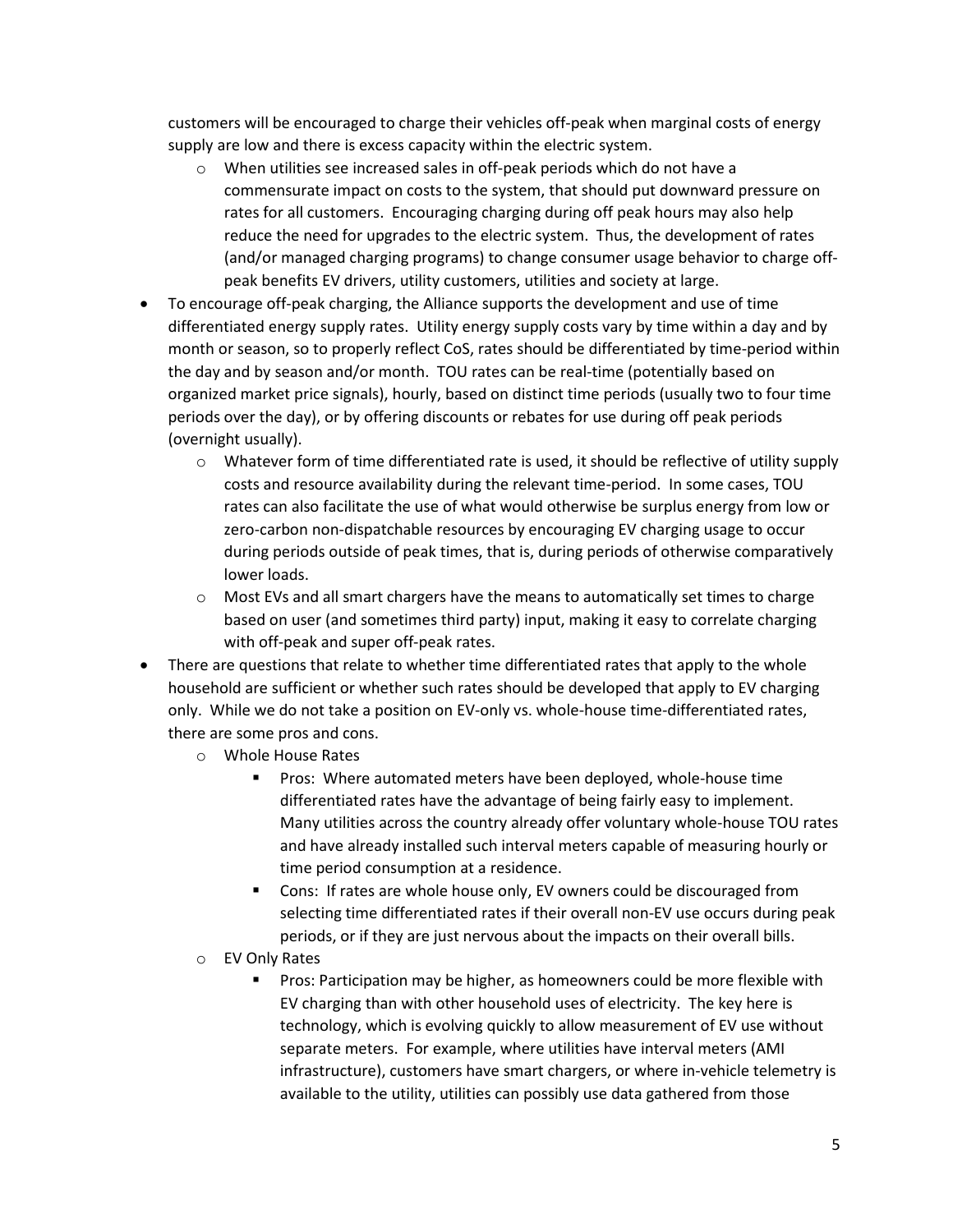sources, if deemed sufficient, to have a separate EV rate without the necessity for a separate meter, although more research and pilots are likely warranted to test such data gathering and use.

- Cons: If an EV-only rate relies on an additional meter at the EV charger, this program model can increase customer costs and lead to lower customer participation. Utilities, EVSPs, and regulatory commissions are exploring multiple methods for lowering overall costs and administrative complexity of offering EV-only rates, although multiple technical issues involving communications protocols, telemetry, and data quality need to be resolved in many jurisdictions.
- As discussed above, there may be other methods of rewarding customers for off-peak EV charging that may not require changes to rate design. For example, managed charging programs can be implemented alongside current rate designs with rebates or other incentives for off peak use.
- Several utilities are beginning to offer subscription rates to residential customers, which while still based on CoS principles at their core, allows for cost recovery by the utility while providing convenience and increased cost certainty to customers.

## Commercial and General Service Rates

A. Utility Rates for Sales to Charging Stations and EV Service Providers (EVSPs)

Almost all non-residential EV charging stations, including those at multi-family dwellings, workplaces, commercial establishments and businesses, and on highways will be subject to commercial or general service tariffs of their local utility, either for energy supply service when provided by the local utility or for delivery service. This is true whether the charging station customer is an EVSP making sales to the public or whether it is a privately-owned station, e.g., fleet owner facilities.

Where retail electric service is competitive, energy supply sales from retail service providers to charging stations will be deregulated and are not discussed here. In those cases, the local utility will provide delivery service only which will be regulated by state utility commissions. EVSPs should be able to remain on the standard unbundled delivery service rates, but delivery service rates targeted to specific EVSP programs, perhaps offering transitional rate relief (as described below) to support state EV goals and objectives, could be offered by the distribution utility.

Regulated utility commercial (particularly larger commercial) and general service rates often have four main components – a fixed customer charge, an energy or commodity charge (usually charged volumetrically), a demand charge, and possibly a separate delivery charge. These are based on CoS studies done by utilities, submitted to the regulatory commission for review and approval, and used in general rate cases with cost allocation methodologies to set base rates. There are of course many other charges, including trackers, riders, taxes and other fees that are added to customer base rates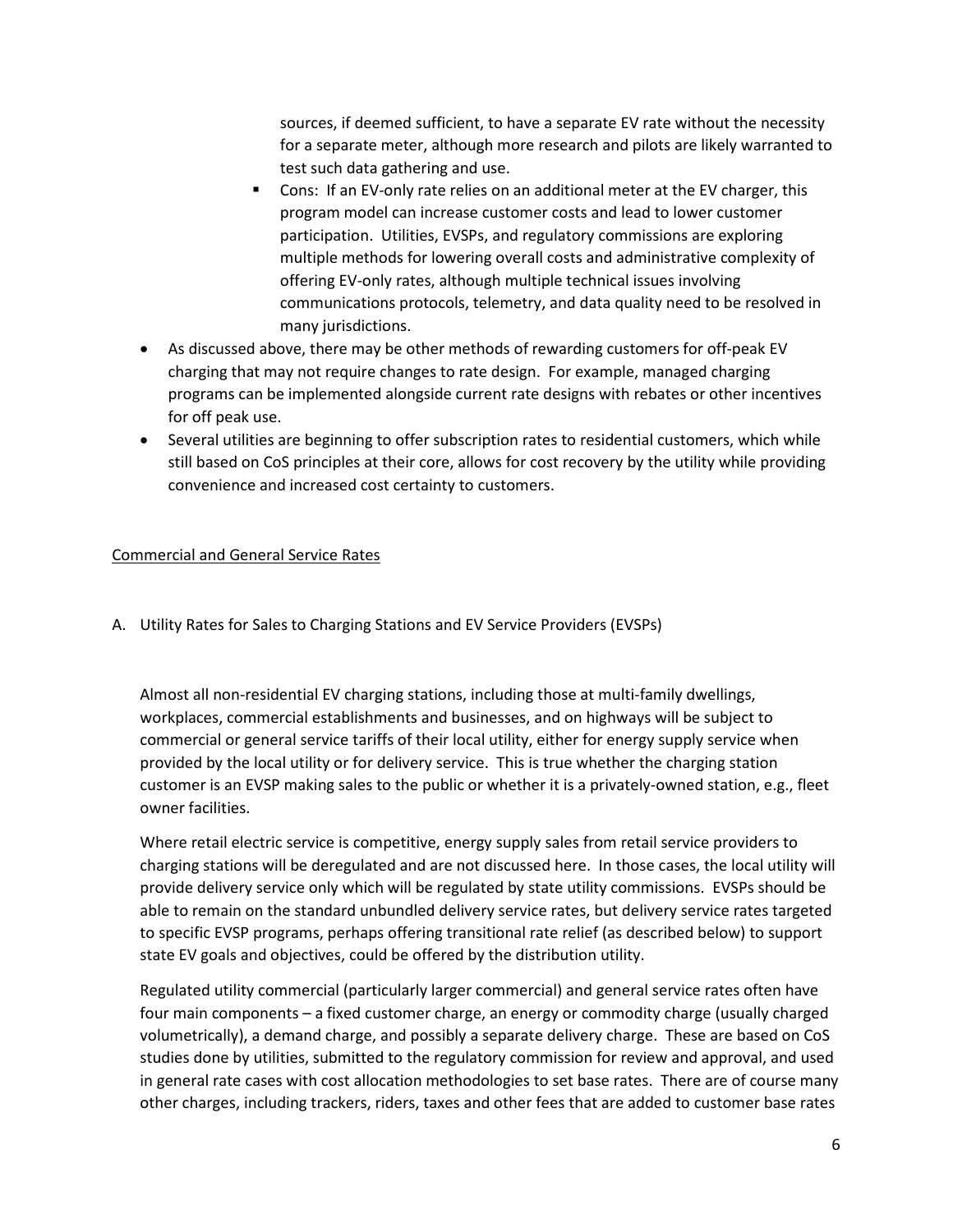which increase the total monthly billing to customers. Following are principles for commercial and general service customer rate design that apply to utility sales to EVSPs.

Demand charges are often the most controversial aspect of commercial electric rates that are applied to utility retail customers with EV charging. Depending on the terms of the applicable tariff, demand charges billed to utility customers that have charging stations with low utilization rates can equate to very high per kWh charges for vehicle charging.

Not all commercial or general service rates applicable to EV charging include demand charges. Some utilities have rates that have a maximum demand threshold before demand charges are triggered. Utilities also may have what are known as Demand Charge Rate Limiters. An example of a Demand Charge Rate Limiter is a maximum cost per kWh that will be charged based on energy and demand charges paid by the customer over a year. Other similar forms of Demand Charge Rate Limiters are in use at various utilities. The examples cited below include various rates being used that either forego demand charges or mitigate them temporarily in some way.

Notwithstanding these alternatives, which may not be applicable in all circumstances, demand charges are generally used in commercial and general service rates as a means for allocating the fixed costs of utility service in a manner that correlates the utility's cost of serving customers with the rates paid by those customers in line with traditional CoS principles. Demand charges are based on the customer's contribution to the utility's peak load, either the coincident peak which is the highest load faced by the utility in a specified time-period, or non-coincident peak which is when the customer places its maximum demand on the system in a specified time-period. Demand charges are thus a way for utilities to fairly allocate the fixed costs of the utility system, while at the same time providing a price signal to customers to reduce their demand during system or individual customer peak periods similar to the effect of time-differentiated pricing for energy or commodity costs.

- As a general matter, rates for EV charging, commercial or general service rates should be based on cost of service to ensure efficient and equitable results.
- As is the case for residential customers, the Alliance supports the energy or commodity charge component of the energy supply bill for EV charging applications being time differentiated, in real time, by hour, or specified time of day period and by month or season to reflect the changing costs incurred by the utility and the fact that usage during on-peak periods is what primarily drives additional costs for the utility.
- Demand charges are a way for utilities to fairly allocate the fixed costs of the utility system, while at the same time providing a price signal to customers to reduce their demand during system or individual customer peak periods similar to the effect of time of use pricing for energy or commodity costs. Failure to collect demand charges means that other customers will need to pick up fixed costs of the utility system and a key price signal will be lost.
- However, during this nascent stage of market development some types of demand charges can be an impediment to the development and use of commercial EV chargers because of low utilization rates of the chargers. The usage of public EV chargers can also be unpredictable, and "spiky." Such charging loads can create unusually high loads (in terms of demand based on kW) for brief periods of time which are hard to predict. This problem is particularly acute for DC fast chargers.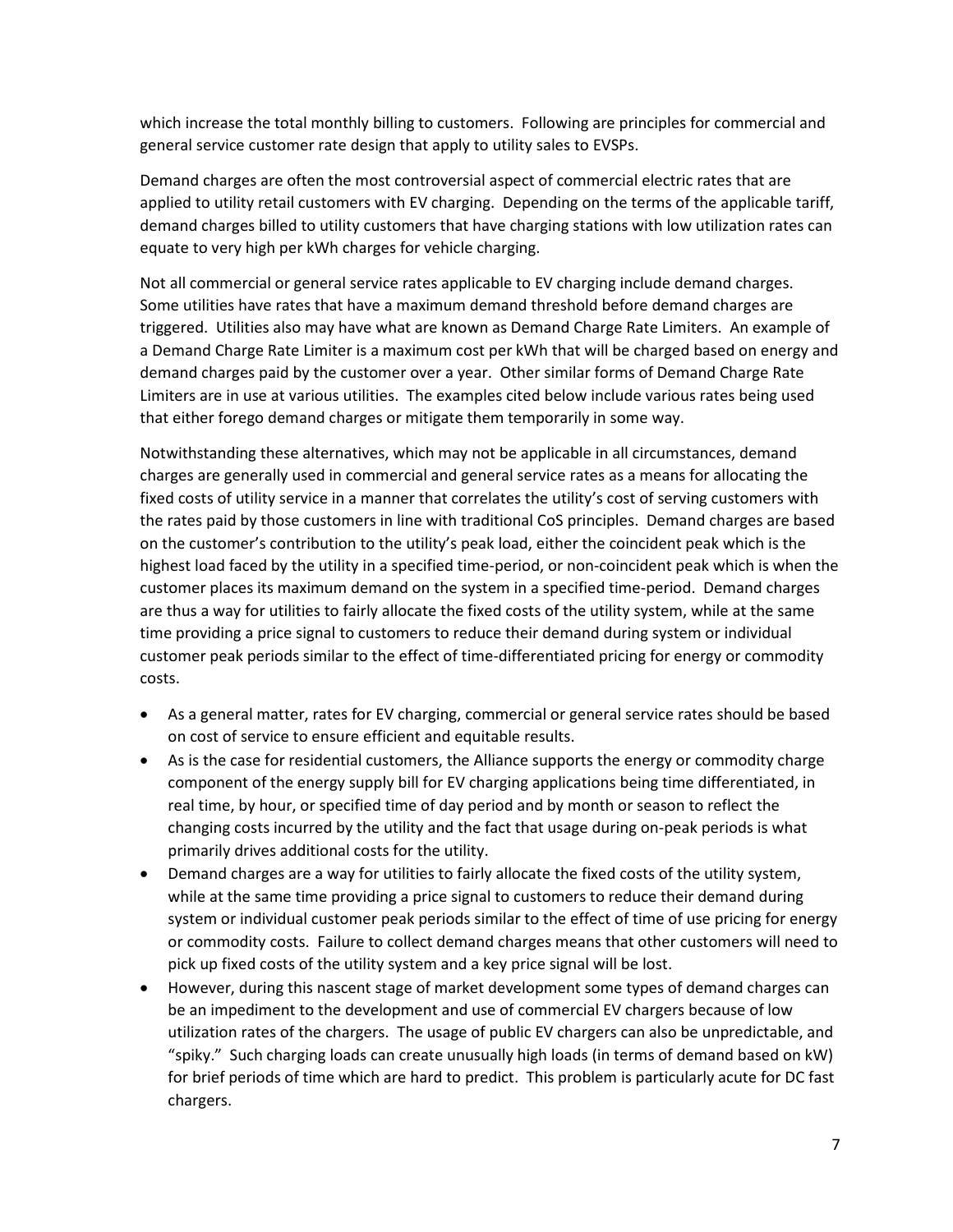- $\circ$  Under the current situation, utilization of chargers may be low, yet the charging stations may face demand charges that result in average costs per kwh at these stations which are very high and may exceed the equivalent cost of fueling internal combustion engine (ICE) vehicles – a potential disincentive to EV market development.
- $\circ$  Some types of demand charges likely represent a temporary impediment to public chargers because as utilization of these charging stations increases, the average costs that the stations will need to charge the customer to be profitable will decrease and become competitive relative to the equivalent cost of gasoline.
- $\circ$  Adequate consideration of such demand charges in the short term may be important as the visibility and availability of charging within and between communities is vital to helping consumers overcome range anxiety and make the decision to go electric – a decision which has clear benefits to the consumer and society.
- $\circ$  For the medium- and heavy-duty vehicle sector, the development and rapid deployment of commercial EV charging infrastructure on major state and interstate corridors, at fleet depots, and targeted metropolitan locations, is also essential. Such operators need to have stable and predictable prices for electric fuel, and availability, over the longterm which is dependable and consistent with a lower total cost of operation (TCO).
- To encourage comprehensive electrification of the transportation sector demand charges should be proactively addressed in a thoughtful and holistic way that incorporates transparent, transitional relief (which could include either discounts or temporary elimination – so-called "demand charge holidays") but also recognizes the importance of demand charges for promoting efficiency and equity in the long term.
	- $\circ$  To the extent demand charge elimination, reductions or discounts are provided, they should be temporary, transparent, and available only to separately metered EV charging facilities. Demand charges should still apply to the remainder of the commercial customer's load.
- In all cases ATE recommends that utilities still collect, at a minimum, the short-run marginal costs of providing service to the EV charging station, and some contribution to fixed costs. This will help reduce cost shifts to other customers. The EVSP will pay a smaller share towards the fixed costs of the utility for the period that the demand charge elimination or reduction is in place.
- While we believe transitional demand charge relief should be temporary in nature, we do recognize that there is a trade-off between utilization of stations and the customer experience. If stations become too heavily utilized, customers will be forced to wait to charge, and such prolonged waits could lead to disincentives to use EVs. In other cases, utilization may remain low for longer periods of time. To address this problem, we recommend that utilities and state regulators do periodic assessments of station usage needed to support the collection of demand charges and whether customers are negatively impacted. Or rates could be designed that automatically adjust based on load factors.
- And as is the case with residential EV charging, utility programs that maintain existing rate structures but provide rebates, incentives, or credits on a temporary basis could effectively provide transitional demand charge relief to commercial EV charging customers.
- We also acknowledge that there are other possible rate designs or tariffs that could be designed as a more permanent replacement of demand charges for EVSPs. These rates would still be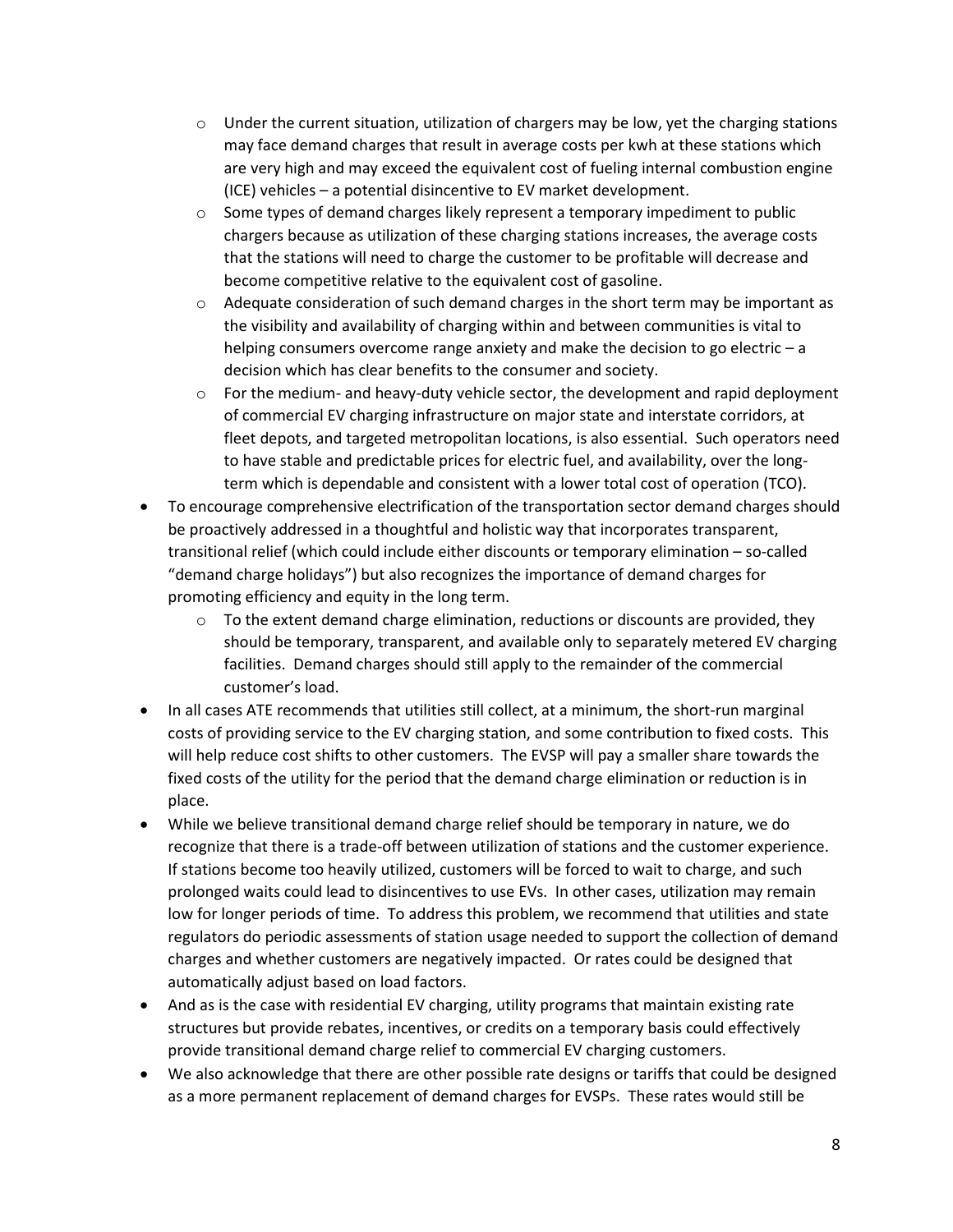based on cost of service, but might, for example, have a subscription charge in place of a demand charge. And some utilities, as noted above, currently have non-demand charge rates available for customers below a certain demand level or rates with a demand-charge limiter.

• It is essential to emphasize that where demand charges are mitigated, utility costs must still be recovered. Utilities under the supervision of commissions should address how best to ensure such recovery.

There are multiple ways to avoid or eliminate demand charges or mitigate their impact on a transitional basis that have been developed by utilities and adopted in state regulatory proceedings thus far. There is not a single "one-size-fits-all" approach that should be federalized or generalized to all states and jurisdictions, since the rate case precedents and principles, cost-of-service studies, and such vary by utility and state. Some examples of different approaches include:

- $\circ$  Demand charge holiday with phaseout (Southern California Edison,<sup>[2](#page-8-0)</sup> National Grid, RI)
- $\circ$  TOU Rate for Commercial Less than a Threshold kW (Portland General<sup>[3](#page-8-1)</sup>)
- o Replacement of demand charges with subscription fees and TOU rates (Pacific Gas & Electric<sup>[4](#page-8-2)</sup> and San Diego Gas & Electric<sup>[5](#page-8-3)</sup>)
- $\circ$  Waiver of demand charges for low usage customers (Dominion Energy<sup>[6](#page-8-4)</sup>)
- $\circ$  DCFC targeted rate with temporary waiving of demand restriction (DTE Energy<sup>[7](#page-8-5)</sup>)
- $\circ$  Demand limiter for low usage customers (Florida Power & Light<sup>[8](#page-8-6)</sup> and Xcel-MN<sup>[9](#page-8-7)</sup>)
- $\circ$  Distribution demand charge and a seasonal energy charge for low load factor customers  $(Xcel - CO<sup>10</sup>)$
- $\circ$  Demand charge credits (Philadelphia Electric Company<sup>[11](#page-8-9)</sup> and Baltimore Gas & Electric<sup>12</sup>)
- $\circ$  Per plug incentives with per station delivery cost cap in lieu of demand charge reduction (New York PSC jurisdictional utilities $13$ )

This list is not meant to be all inclusive but rather provides some examples of the range of options being utilized. Where mitigation of or transitional relief from demand

<span id="page-8-11"></span>1[3https://www.coned.com/-/media/files/coned/documents/our-energy-future/technology-and-](https://www.coned.com/-/media/files/coned/documents/our-energy-future/technology-and-innovation/electric-vehicles/order-establishing-direct-current-fast-charging-program.pdf)

<span id="page-8-0"></span><sup>2</sup> [https://library.sce.com/content/dam/sce-doclib/public/regulatory/tariff/electric/schedules/general-service-&](https://library.sce.com/content/dam/sce-doclib/public/regulatory/tariff/electric/schedules/general-service-&-industrial-rates/ELECTRIC_SCHEDULES_TOU-EV-7.pdf) [industrial-rates/ELECTRIC\\_SCHEDULES\\_TOU-EV-7.pdf](https://library.sce.com/content/dam/sce-doclib/public/regulatory/tariff/electric/schedules/general-service-&-industrial-rates/ELECTRIC_SCHEDULES_TOU-EV-7.pdf)

<span id="page-8-1"></span><sup>3</sup> [https://assets.ctfassets.net/416ywc1laqmd/1vyIdMnhNoz3ctE4FNKGRM/48d706215607c4b79e69f87fb4cf3bed/S](https://assets.ctfassets.net/416ywc1laqmd/1vyIdMnhNoz3ctE4FNKGRM/48d706215607c4b79e69f87fb4cf3bed/Sched_038.pdf) [ched\\_038.pdf](https://assets.ctfassets.net/416ywc1laqmd/1vyIdMnhNoz3ctE4FNKGRM/48d706215607c4b79e69f87fb4cf3bed/Sched_038.pdf)

<span id="page-8-2"></span><sup>4</sup> [https://www.pge.com/tariffs/assets/pdf/tariffbook/ELEC\\_SCHEDS\\_BEV.pdf](https://www.pge.com/tariffs/assets/pdf/tariffbook/ELEC_SCHEDS_BEV.pdf)

<span id="page-8-3"></span><sup>5</sup> <https://docs.cpuc.ca.gov/PublishedDocs/Published/G000/M354/K592/354592847.PDF>

<span id="page-8-4"></span><sup>6</sup> https://cdn-dominionenergy-prd-001.azureedge.net/-/media/pdfs/virginia/business-rates/schedule-

<span id="page-8-5"></span>gs2.pdf?la=en&rev=65c74050107549f299d48689f738e948&hash=7CBE70107AE10C66B8EB5C5A1E248D12

<sup>&</sup>lt;sup>7</sup>[https://www.michigan.gov/documents/mpsc/dtee1cur\\_579203\\_7.pdf](https://www.michigan.gov/documents/mpsc/dtee1cur_579203_7.pdf) at Eighth Revised Sheet No. D-18.00 8 <http://www.psc.state.fl.us/library/filings/2020/13675-2020/13675-2020.pdf>

<span id="page-8-7"></span><span id="page-8-6"></span><sup>9</sup> [https://www.xcelenergy.com/staticfiles/xn/Regulatory%20&%20Resource%20Planning/Minnesota/Me\\_Section\\_5](https://www.xcelenergy.com/staticfiles/xn/Regulatory%20&%20Resource%20Planning/Minnesota/Me_Section_5.pdf) [.pdf](https://www.xcelenergy.com/staticfiles/xn/Regulatory%20&%20Resource%20Planning/Minnesota/Me_Section_5.pdf)

<span id="page-8-8"></span><sup>10</sup> [https://www.xcelenergy.com/staticfiles/xe-](https://www.xcelenergy.com/staticfiles/xe-responsive/Company/Rates%20&%20Regulations/Regulatory%20Filings/CO%20Recent%20Filings/PSCo_Electric_Entire_Tariff.pdf)

[responsive/Company/Rates%20&%20Regulations/Regulatory%20Filings/CO%20Recent%20Filings/PSCo\\_Electric\\_E](https://www.xcelenergy.com/staticfiles/xe-responsive/Company/Rates%20&%20Regulations/Regulatory%20Filings/CO%20Recent%20Filings/PSCo_Electric_Entire_Tariff.pdf) [ntire\\_Tariff.pdf,](https://www.xcelenergy.com/staticfiles/xe-responsive/Company/Rates%20&%20Regulations/Regulatory%20Filings/CO%20Recent%20Filings/PSCo_Electric_Entire_Tariff.pdf) at Sheet 44

<span id="page-8-9"></span><sup>11</sup>https://www.peco.com/SiteCollectionDocuments/ThirdPartyEV.pdf

<span id="page-8-10"></span><sup>1</sup>[2https://www.bge.com/MyAccount/MyBillUsage/Documents/Electric/Rdrs\\_4\\_5.pdf](https://www.bge.com/MyAccount/MyBillUsage/Documents/Electric/Rdrs_4_5.pdf)

[innovation/electric-vehicles/order-establishing-direct-current-fast-charging-program.pdf](https://www.coned.com/-/media/files/coned/documents/our-energy-future/technology-and-innovation/electric-vehicles/order-establishing-direct-current-fast-charging-program.pdf)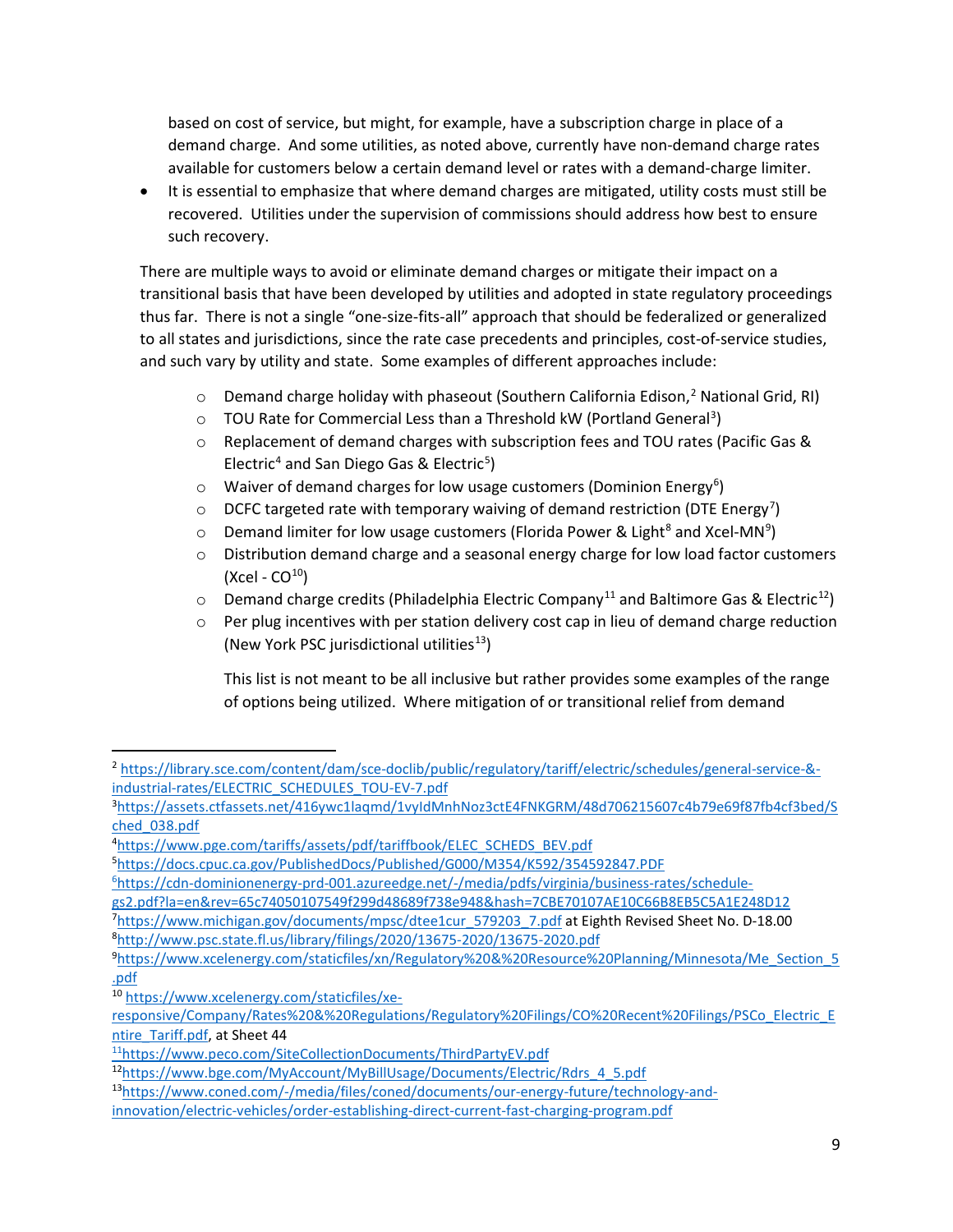charges is to be provided, there is no magic formula. The Alliance does not support any particular methodology.

- B. Rates for Sales from EVSPs to EV Owners
- For non-utility EVSPs, we believe that states should not consider sales by the EVSP to EVs exclusively for vehicle battery charging as utility retail services or sales. Either by statute or by regulation, the EVSP should not be interpreted as a legal matter to be a "public utility" subject to full regulation of prices and conditions of service by the State solely as a result of such sales. Thus, prices for sales by the non-utility EVSP to EV owners should be deregulated, but the EVSP should be subject to all consumer protection, weights and measures, and safety requirements of the jurisdiction within which they are located as well as interconnection requirements of the local utility.
- Non-utility EVSPs should still receive price signals that reflect utility costs, but whether they choose to pass those price signals on to their EV customers is a matter for them to decide.
- For charging stations owned by utilities, concerns are sometimes raised that utilities will set rates below their CoS or undercut rates of third-party charging companies based on crosssubsidies from utility customers, resulting in claims of "unfair competition". We note, however, that rates will be based on tariffs filed and approved by state regulatory commissions.
- One common practice to assure that rates for sales by utilities to EVs are not anti-competitive, in the absence of sufficient cost of service data, is to conduct a quarterly survey of the rates charged by the non-utility EVSPs in the region, and set prices based on an average of such rates (which could be called a "market average"). This practice should likely serve only as a temporary departure from CoS principles until sufficient CoS data is developed. Such rates should be filed either separately or in the context of a general rate case to determine base rates, and reviewed by parties and intervenors, and approved by commissions.
- Some utilities have established, on a pilot basis, optional monthly subscription fees for EV owners using utility-owned charging stations as a means of recovering costs and encouraging EV adoption.<sup>[14](#page-9-0)</sup> Such rates may provide convenience and certainty to customers and should continue to be explored.
- C. Other Issues Related to Rate Design and Cost Recovery

While not specifically rate design issues, Line Extension Policies and Utility Rebate Programs often come up in the context of rate cases and are addressed in this Section.

<span id="page-9-0"></span><sup>&</sup>lt;sup>14</sup> See, for example, Portland General Electric

[<sup>\(</sup>https://assets.ctfassets.net/416ywc1laqmd/2hNjMQ203TEcCmZttyKCTt/45e05902b3949d9f243aa5adf50b618a/S](https://assets.ctfassets.net/416ywc1laqmd/2hNjMQ203TEcCmZttyKCTt/45e05902b3949d9f243aa5adf50b618a/Sched_050.pdf) [ched\\_050.pdf](https://assets.ctfassets.net/416ywc1laqmd/2hNjMQ203TEcCmZttyKCTt/45e05902b3949d9f243aa5adf50b618a/Sched_050.pdf) ) and Xcel (Northern States Power Minnesota)

[<sup>\(</sup>https://www.edockets.state.mn.us/EFiling/edockets/searchDocuments.do?method=showPoup&documentId={60](https://www.edockets.state.mn.us/EFiling/edockets/searchDocuments.do?method=showPoup&documentId=%7b6089A76D-0000-C51D-B540-BE9C65522001%7d&documentTitle=201910-156381-01) [89A76D-0000-C51D-B540-BE9C65522001}&documentTitle=201910-156381-01\)](https://www.edockets.state.mn.us/EFiling/edockets/searchDocuments.do?method=showPoup&documentId=%7b6089A76D-0000-C51D-B540-BE9C65522001%7d&documentTitle=201910-156381-01).